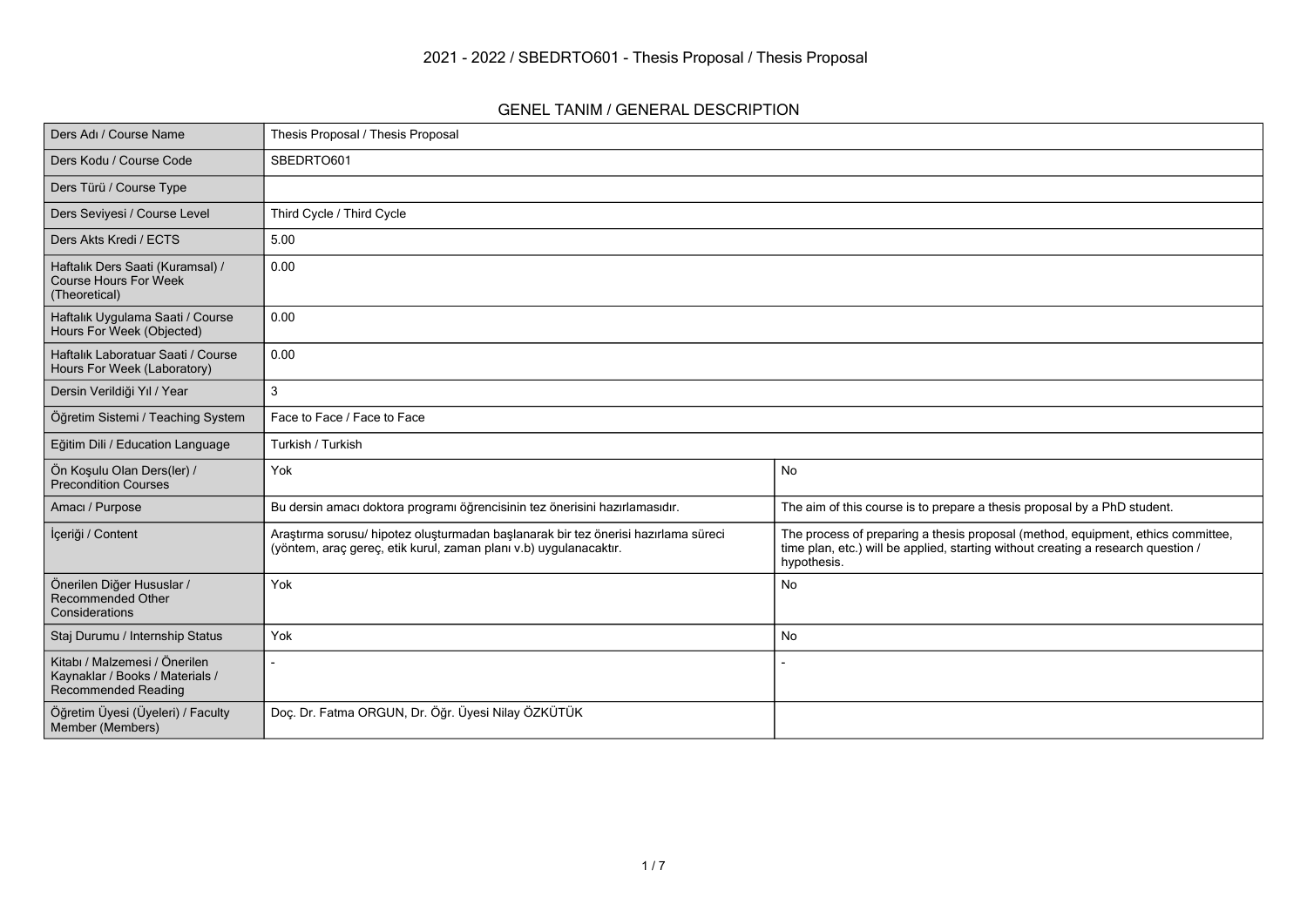## **ÖĞRENME ÇIKTILARI / LEARNING OUTCOMES**

| Tez konusunda edindiği bilgileri uzmanlık düzeyinde değerlendirebilme, geliştirebilme ve bunları<br>kullanabilme becerisi. | To be able to professionally analyse, improve and use the information acquired through the thesis<br>process.                         |
|----------------------------------------------------------------------------------------------------------------------------|---------------------------------------------------------------------------------------------------------------------------------------|
| Bilgiye gereksinim duyma ve aradığı bilgiye ulaşabilme becerisi.                                                           | The skills to need and to reach knowledge.                                                                                            |
| Tez konusu ile ilgili verilerin toplanması, değerlendirilmesi aşamalarında bilimsel ve etik değerleri<br>gözetebilme.      | To be able to observe scientific and ethical values in the stages of collecting and evaluating data<br>related to the thesis subject. |

**HAFTALIK DERS İÇERİĞİ / DETAILED COURSE OUTLINE**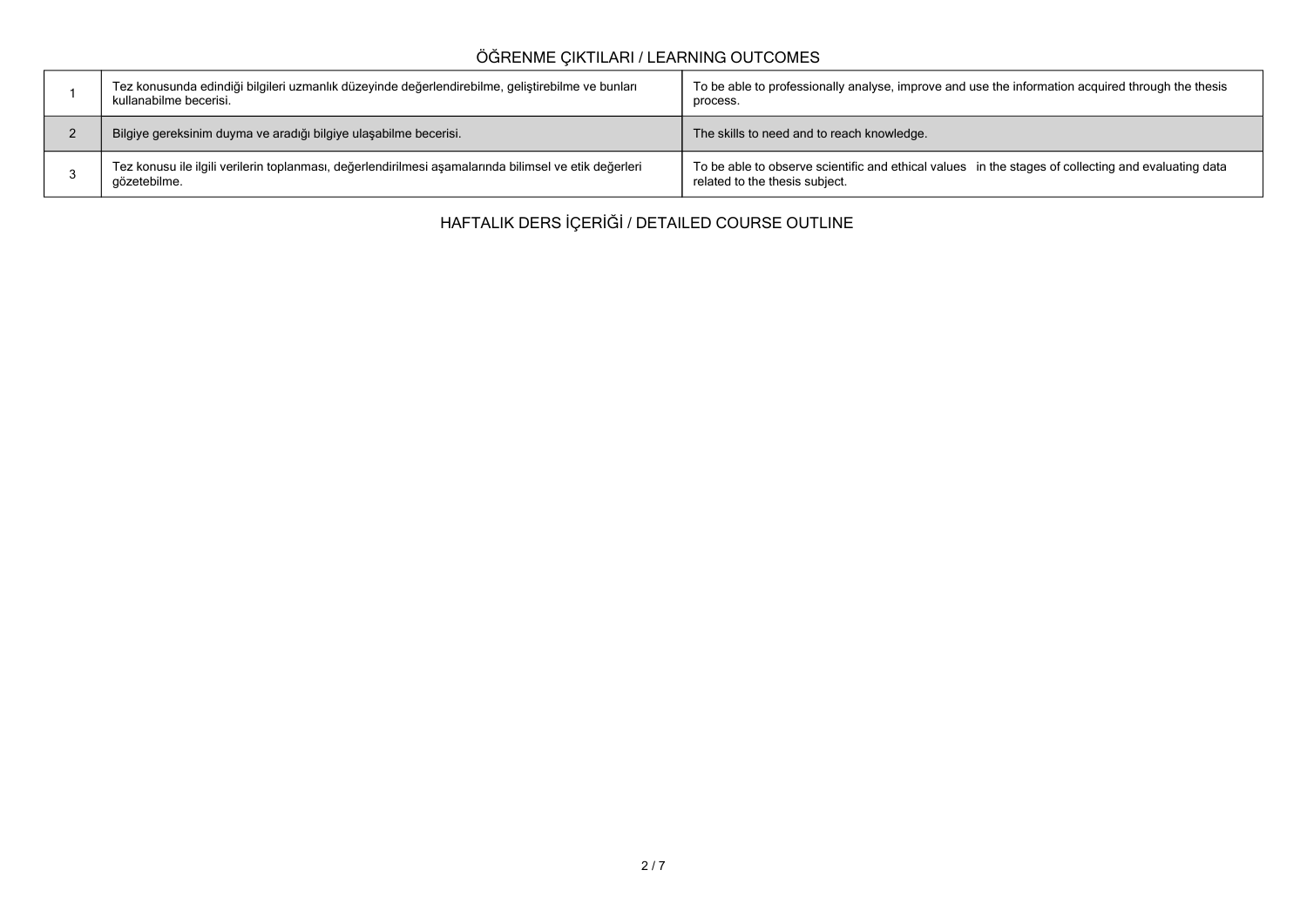| Hafta / Week   |                                         |          |     |                                                                       |                           |
|----------------|-----------------------------------------|----------|-----|-----------------------------------------------------------------------|---------------------------|
|                | Teorik Dersler / Theoretical            | Uygulama | Lab | Öğretim Yöntem ve<br>Teknikleri/Teaching Methods                      | Ön Hazırlık / Preliminary |
|                |                                         |          |     | Techniques                                                            |                           |
| $\mathbf{1}$   | Doktora tez konusuna yönelik çalışmalar |          |     |                                                                       |                           |
|                | Study for PhD. Thesis                   |          |     |                                                                       |                           |
|                | Teorik Dersler / Theoretical            | Uygulama | Lab | Öğretim Yöntem ve<br>Teknikleri/Teaching Methods<br>Techniques        | Ön Hazırlık / Preliminary |
|                |                                         |          |     |                                                                       |                           |
| $\overline{2}$ | Doktora tez konusuna yönelik çalışmalar |          |     |                                                                       |                           |
|                | Study for PhD. Thesis                   |          |     |                                                                       |                           |
|                | Teorik Dersler / Theoretical            | Uygulama | Lab | Öğretim Yöntem ve<br>Teknikleri/Teaching Methods<br>Techniques        | Ön Hazırlık / Preliminary |
|                |                                         |          |     |                                                                       |                           |
| 3              | Doktora tez konusuna yönelik çalışmalar |          |     |                                                                       |                           |
|                | Study for PhD. Thesis                   |          |     |                                                                       |                           |
|                | <b>Teorik Dersler / Theoretical</b>     | Uygulama | Lab | Öğretim Yöntem ve<br>Teknikleri/Teaching Methods<br><b>Techniques</b> | Ön Hazırlık / Preliminary |
|                |                                         |          |     |                                                                       |                           |
| $\overline{4}$ | Doktora tez konusuna yönelik çalışmalar |          |     |                                                                       |                           |
|                | Study for PhD. Thesis                   |          |     |                                                                       |                           |
|                | Teorik Dersler / Theoretical            | Uygulama | Lab | Öğretim Yöntem ve<br>Teknikleri/Teaching Methods<br>Techniques        | Ön Hazırlık / Preliminary |
|                |                                         |          |     |                                                                       |                           |
| 5              | Doktora tez konusuna yönelik çalışmalar |          |     |                                                                       |                           |
|                | Study for PhD. Thesis                   |          |     |                                                                       |                           |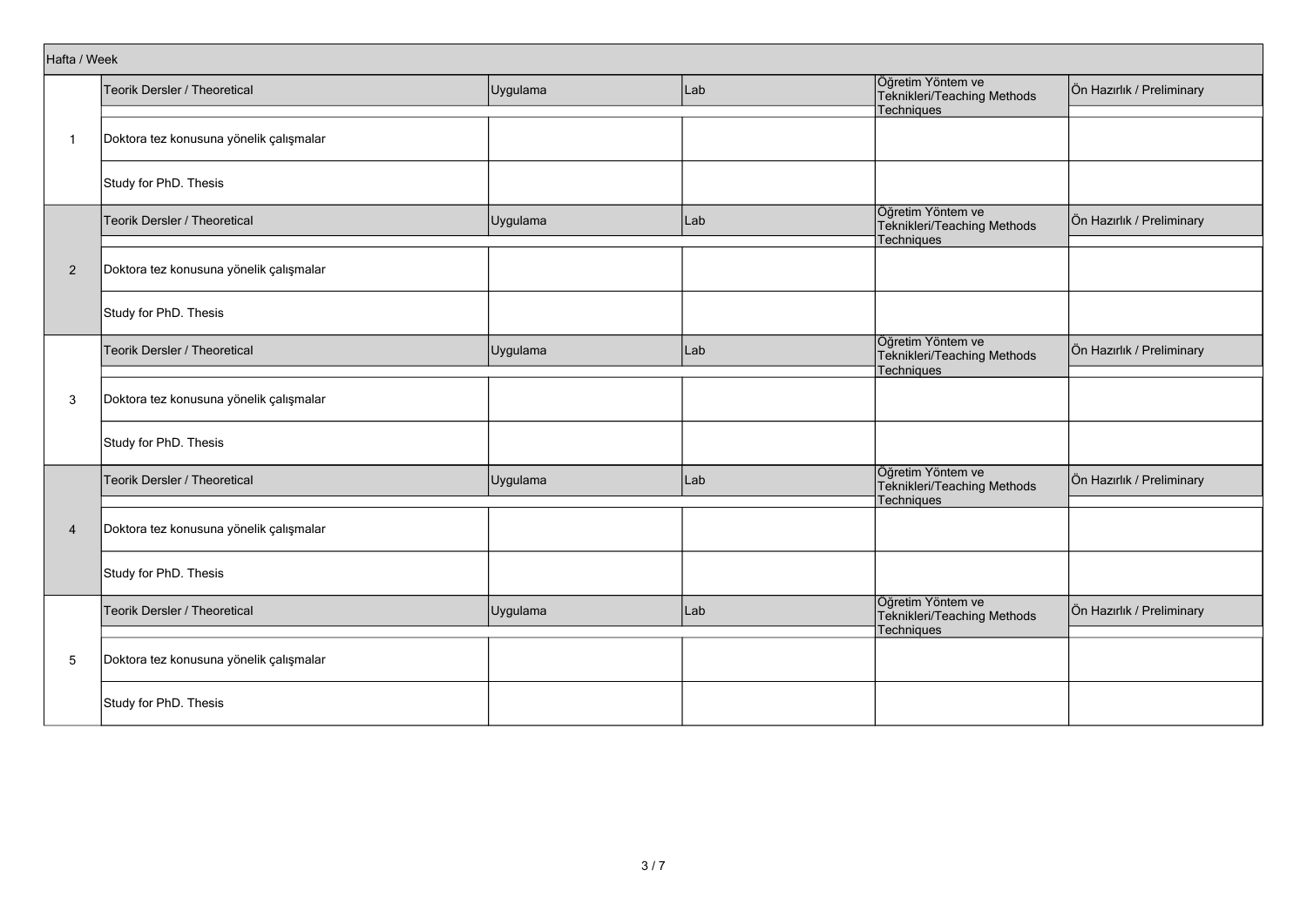|                | Teorik Dersler / Theoretical            | Uygulama | Lab | Öğretim Yöntem ve<br>Teknikleri/Teaching Methods<br>Techniques | Ön Hazırlık / Preliminary |
|----------------|-----------------------------------------|----------|-----|----------------------------------------------------------------|---------------------------|
| $\,6\,$        | Doktora tez konusuna yönelik çalışmalar |          |     |                                                                |                           |
|                | Study for PhD. Thesis                   |          |     |                                                                |                           |
|                | Teorik Dersler / Theoretical            | Uygulama | Lab | Öğretim Yöntem ve<br>Teknikleri/Teaching Methods<br>Techniques | Ön Hazırlık / Preliminary |
| $\overline{7}$ | Doktora tez konusuna yönelik çalışmalar |          |     |                                                                |                           |
|                | Study for PhD. Thesis                   |          |     |                                                                |                           |
|                | Teorik Dersler / Theoretical            | Uygulama | Lab | Öğretim Yöntem ve<br>Teknikleri/Teaching Methods<br>Techniques | Ön Hazırlık / Preliminary |
| 8              | Doktora tez konusuna yönelik çalışmalar |          |     |                                                                |                           |
|                | Study for PhD. Thesis                   |          |     |                                                                |                           |
|                | Teorik Dersler / Theoretical            | Uygulama | Lab | Öğretim Yöntem ve<br>Teknikleri/Teaching Methods<br>Techniques | Ön Hazırlık / Preliminary |
| 9              | Doktora tez konusuna yönelik çalışmalar |          |     |                                                                |                           |
|                | Study for PhD. Thesis                   |          |     |                                                                |                           |
|                | Teorik Dersler / Theoretical            | Uygulama | Lab | Öğretim Yöntem ve<br>Teknikleri/Teaching Methods<br>Techniques | Ön Hazırlık / Preliminary |
| 10             | Doktora tez konusuna yönelik çalışmalar |          |     |                                                                |                           |
|                | Study for PhD. Thesis                   |          |     |                                                                |                           |
|                | Teorik Dersler / Theoretical            | Uygulama | Lab | Öğretim Yöntem ve<br>Teknikleri/Teaching Methods<br>Techniques | Ön Hazırlık / Preliminary |
| 11             | Doktora tez konusuna yönelik çalışmalar |          |     |                                                                |                           |
|                | Study for PhD. Thesis                   |          |     |                                                                |                           |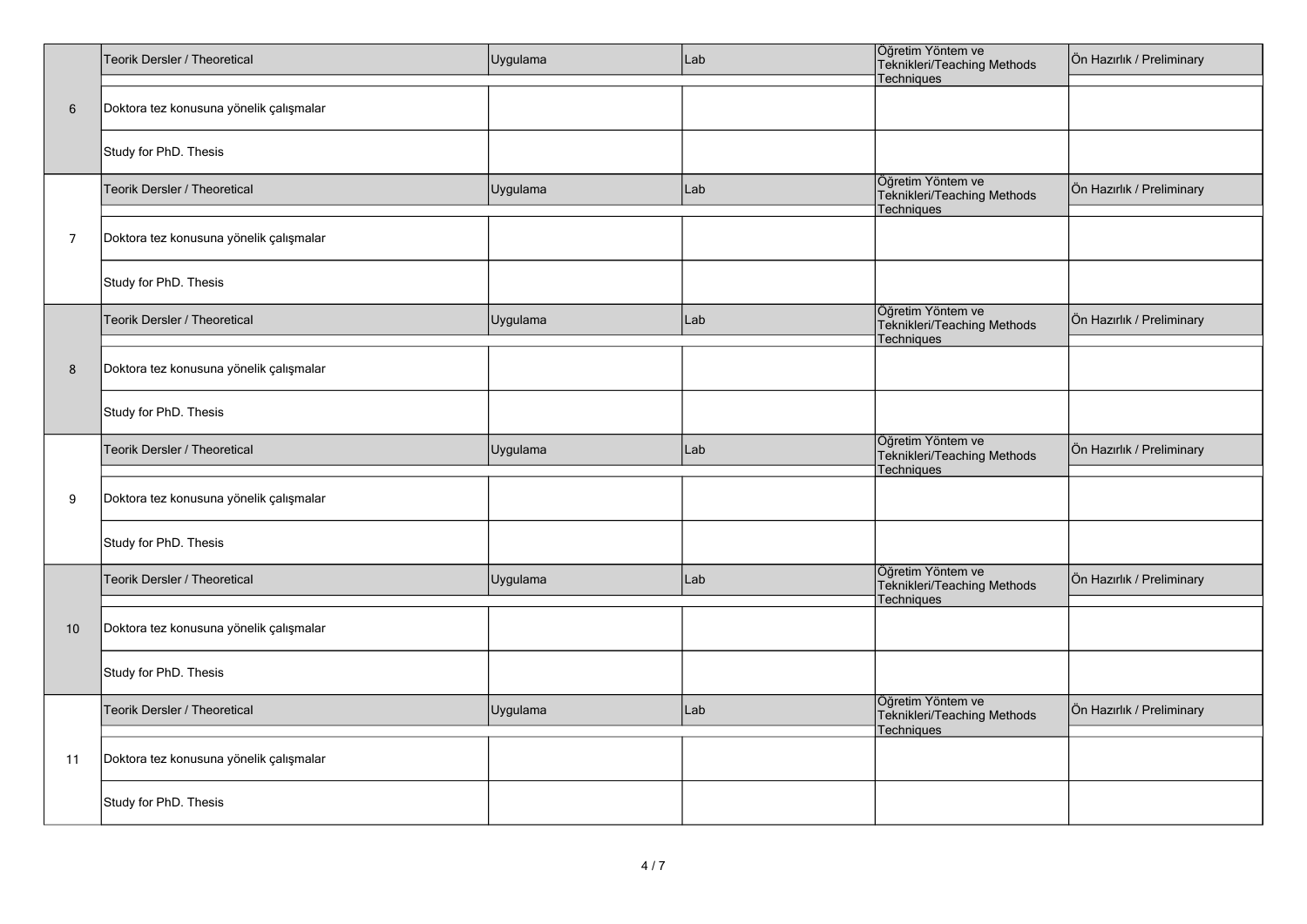|    | Teorik Dersler / Theoretical            | Uygulama | Lab | Öğretim Yöntem ve<br>Teknikleri/Teaching Methods                      | Ön Hazırlık / Preliminary |
|----|-----------------------------------------|----------|-----|-----------------------------------------------------------------------|---------------------------|
|    |                                         |          |     | Techniques                                                            |                           |
| 12 | Doktora tez konusuna yönelik çalışmalar |          |     |                                                                       |                           |
|    | Study for PhD. Thesis                   |          |     |                                                                       |                           |
|    | Teorik Dersler / Theoretical            | Uygulama | Lab | Öğretim Yöntem ve<br>Teknikleri/Teaching Methods<br>Techniques        | Ön Hazırlık / Preliminary |
| 13 | Doktora tez konusuna yönelik çalışmalar |          |     |                                                                       |                           |
|    | Study for PhD. Thesis                   |          |     |                                                                       |                           |
|    | Teorik Dersler / Theoretical            | Uygulama | Lab | Öğretim Yöntem ve<br>Teknikleri/Teaching Methods<br><b>Techniques</b> | Ön Hazırlık / Preliminary |
| 14 | Doktora tez konusuna yönelik çalışmalar |          |     |                                                                       |                           |
|    | Study for PhD. Thesis                   |          |     |                                                                       |                           |
|    | Teorik Dersler / Theoretical            | Uygulama | Lab | Öğretim Yöntem ve<br>Teknikleri/Teaching Methods<br>Techniques        | Ön Hazırlık / Preliminary |
| 15 | Doktora tez konusuna yönelik çalışmalar |          |     |                                                                       |                           |
|    | Study for PhD. Thesis                   |          |     |                                                                       |                           |
|    | Teorik Dersler / Theoretical            | Uygulama | Lab | Öğretim Yöntem ve<br>Teknikleri/Teaching Methods<br>Techniques        | Ön Hazırlık / Preliminary |
| 16 | Doktora tez konusuna yönelik çalışmalar |          |     |                                                                       |                           |
|    | Study for PhD. Thesis                   |          |     |                                                                       |                           |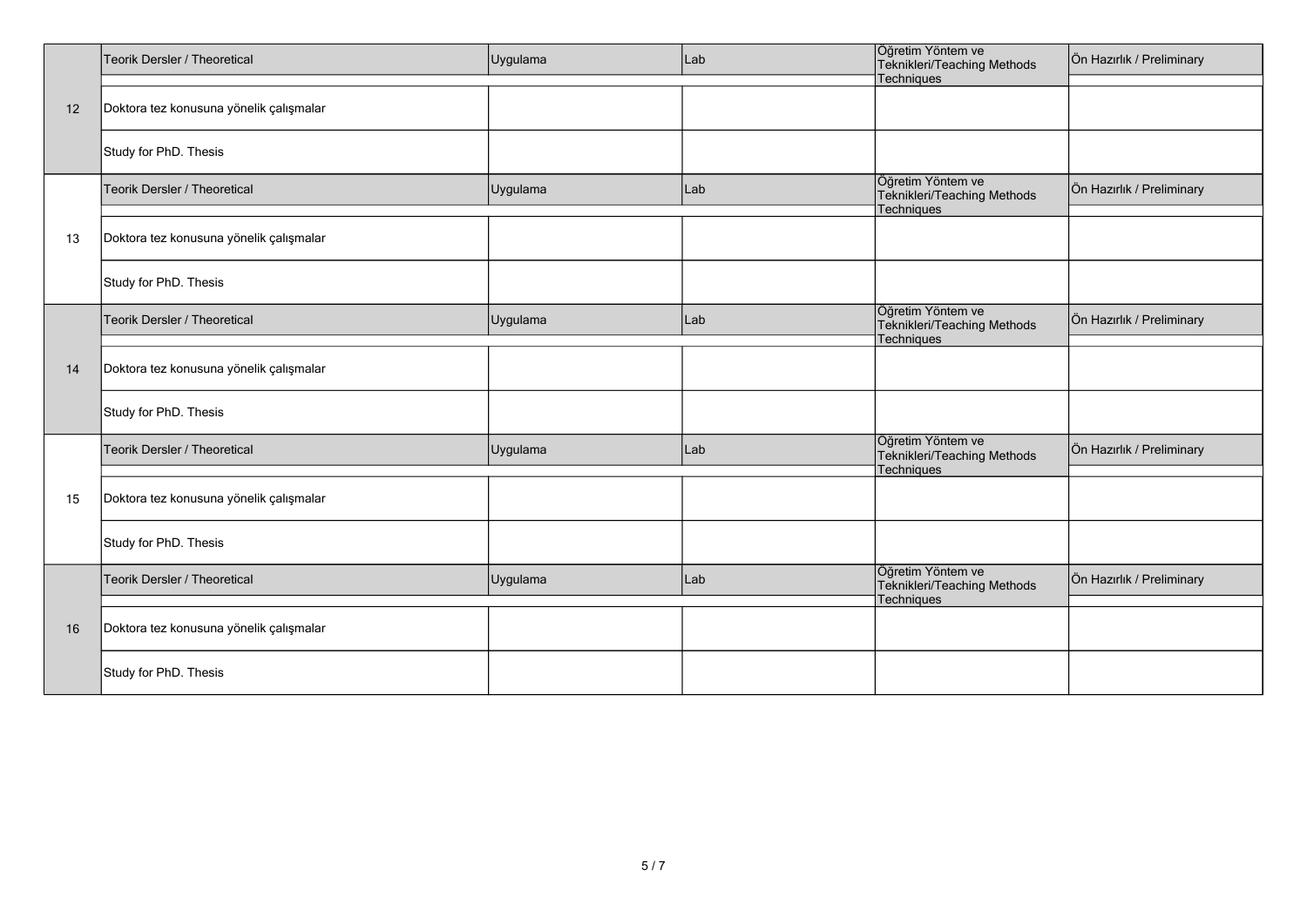#### **DEĞERLENDİRME / EVALUATION**

| Yarıyıl (Yıl) İçi Etkinlikleri / Term (or Year) Learning Activities | Sayı /<br>Number | Katkı Yüzdesi /<br>Percentage of<br>Contribution (%) |
|---------------------------------------------------------------------|------------------|------------------------------------------------------|
| Ara Sinav / Midterm Examination                                     |                  | 100                                                  |
| Toplam / Total:                                                     |                  | 100                                                  |
| Başarı Notuna Katkı Yüzdesi / Contribution to Success Grade(%):     |                  | 40                                                   |

| Yarıyıl (Yıl) Sonu Etkinlikleri / End Of Term (or Year) Learning Activities | Sayı/<br>Number | Katkı Yüzdesi /<br>Percentage of<br>Contribution (%) |  |  |  |  |
|-----------------------------------------------------------------------------|-----------------|------------------------------------------------------|--|--|--|--|
| Final Sinavi / Final Examination                                            |                 | 100                                                  |  |  |  |  |
| Toplam / Total:                                                             |                 | 100                                                  |  |  |  |  |
| Başarı Notuna Katkı Yüzdesi / Contribution to Success Grade(%):             |                 |                                                      |  |  |  |  |

| Etkinliklerinin Başarı Notuna Katkı Yüzdesi(%) Toplamı / Total Percentage of Contribution (%) to Success Grade: |  |  |  |
|-----------------------------------------------------------------------------------------------------------------|--|--|--|
| <b>Değerlendirme Tipi / Evaluation Type:</b>                                                                    |  |  |  |

# **İŞ YÜKÜ / WORKLOADS**

| Etkinlikler / Workloads                                                                                                                                                              | Sayı/<br>Number | Süresi<br>$(Saat)$ /<br><b>Duration</b><br>(Hours) | Toplam İş Yükü<br>(Saat) / Total<br>Work Load<br>(Hour) |
|--------------------------------------------------------------------------------------------------------------------------------------------------------------------------------------|-----------------|----------------------------------------------------|---------------------------------------------------------|
| Bireysel Çalışma / Self Study                                                                                                                                                        | ົ<br>▵          | 40.00                                              | 80.00                                                   |
| Okuma / Reading                                                                                                                                                                      | $\sim$          | 40.00                                              | 80.00                                                   |
| Toplam / Total:                                                                                                                                                                      | 4               | 80.00                                              | 160.00                                                  |
| Dersin AKTS Kredisi = Toplam İş Yükü (Saat) / 30.00 (Saat/AKTS) = 160.00/30.00 = 5.33 ~ / Course ECTS Credit = Total Workload (Hour) / 30.00 (Hour / ECTS) = 160.00 / 30.00 = 5.33 ~ |                 |                                                    |                                                         |